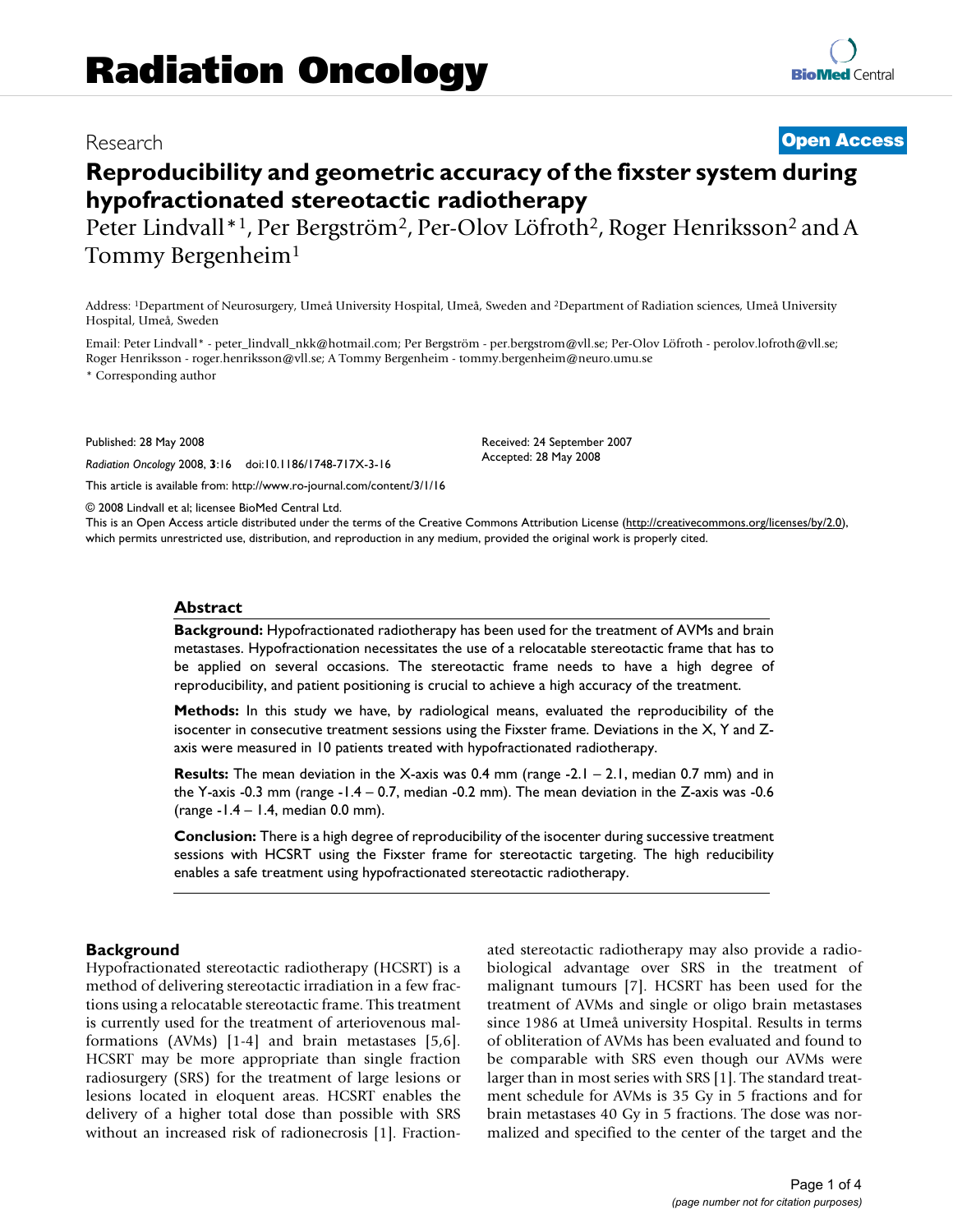90% isodose line always encompassed the planning target volume. The procedure of hypofractionation and the relocatable stereotactic frame used for AVMs has been described earlier [1]. In order to deliver a hypofractionated treatment it is necessary to use a relocatable stereotactic frame. The relocatable Fixster frame [8,9] has been used by us for the treatment of brain metastases [6]. The accuracy of the stereotactic treatment will among other factors depend on the reproducibility of the stereotactic frame and the positioning of the patient. It is necessary that the frame and the patient can be positioned in the exact same way for each treatment session in order to deliver the irradiation according to the dose plan. Other stereotactic frames used for fractionated radiotherapy are the Laitinen stereoadapter (LS) and the Gill-Thomas-Cosman frame (GTC). These frames have reported a high level of reproducibility with a geometrical accuracy of less than 1 mm for the LS [10,11] and a overall accuracy of  $1.7 \pm 0.7$ mm for the GTC [12]. In the case of the Fixster system there is no study that has investigated the accuracy of the frame regarding reproducibility in a clinical treatment situation. The Fixster head fixation system was first described by Greitz et al., and in the original paper it was reported to have a maximum deviation of 2–3 mm in terms of reproducibility of the frame [9]. According to Bergström et al., the accuracy for coordinate determinations in a phantom had a maximum error of 1 mm [8]. In this study we have evaluated the clinical reproducibility of the total set up procedure in consecutive treatment sessions of patients with brain metastases using the relocatable Fixster frame.

#### **Methods**

Ten patients diagnosed with cerebral metastases were treated with HCSRT using the Fixster frame for stereotactic targeting of the lesion in every treatment session. The local ethical committee at the Umeå University Hospital approved this study, and all patients had given an informed consent in participating in this study. Before treatment a stereotactic CT examination with the Fixster frame was performed in all patients for doseplanning [6]. During treatment the patients were positioned on the coach of a Linear accelerator (Varian 2300 C/D). The rotation center of the linear accelerator was positioned in the isocenter of the dose plan by alignment of the calibrated narrow laser cross lines in the treatment room to marked positions on the side plates of the frame (Fig 1). A careful and precise test of reproducibility was not possible to perform in the treatment room, and was therefore performed at the simulator where an X-ray facility was available (the Oldelft MC). After each of three consecutive treatment sessions the patients had the Fixster frame carefully applied and positioned in the simulator room. Indicators were mounted on the side plates of the frame to facilitate the evaluation. Two orthogonal plain X-ray images; lateral



**Figure 1** Patient in a treatment situation, the Fixster frame applied and infrared beams indicating the isocenter.

and anterioposterior views (Fig. 2), were taken with the Fixster frame in position. The first set of X-ray images was used as a template, and the center of the target was carefully marked. A pencil was used to mark the inner table of the skull bone and bone landmarks on the lateral and anterioposterior views; the orbital rim, the sphenoid sinus and the sella. Images from the next two investigations were marked in the same way and superimposed on the corresponding projection. The deviation in X, Y, and Z from the isocenter on the original investigation was measured and corrected with the magnification factor on the Xray images to achieve the real deviation. Deviation to the right in the X-axis, laterality, was assigned positive values and to the left negative values. Deviation in the frontal direction in the Y-axis, anterio-posteriorly, was assigned a positive value and a deviation the opposite direction a negative value. Finally, in the Z-axis, cranio-caudal, deviation caudally towards the skull base was assigned a positive value and deviation in the cranial direction was assigned a negative value.

#### **Results**

The deviations in the X, Y and Z-axis are shown in Table 1 and Fig. 3. The mean deviation in the X-axis was 0.4 mm, (range, -2.1 – 2.1, median, 0.7 mm) and in the Y-axis -0.3 mm (range, -1.4 – 0.7, median, -0.2 mm). The mean deviation in the Z-axis was -0.6 mm (range, -1.4 – 1.4, median, 0.0 mm).

#### **Discussion**

There seems to be a high degree of reproducibility of the isocenter after repetitive positioning of the Fixster frame during treatment sessions with HCSRT. The largest deviation was observed in the X-axis with a maximum deviation of 2.1 mm at one occasion. The high accuracy and precision of SRS as an alternative to HCSRT has previously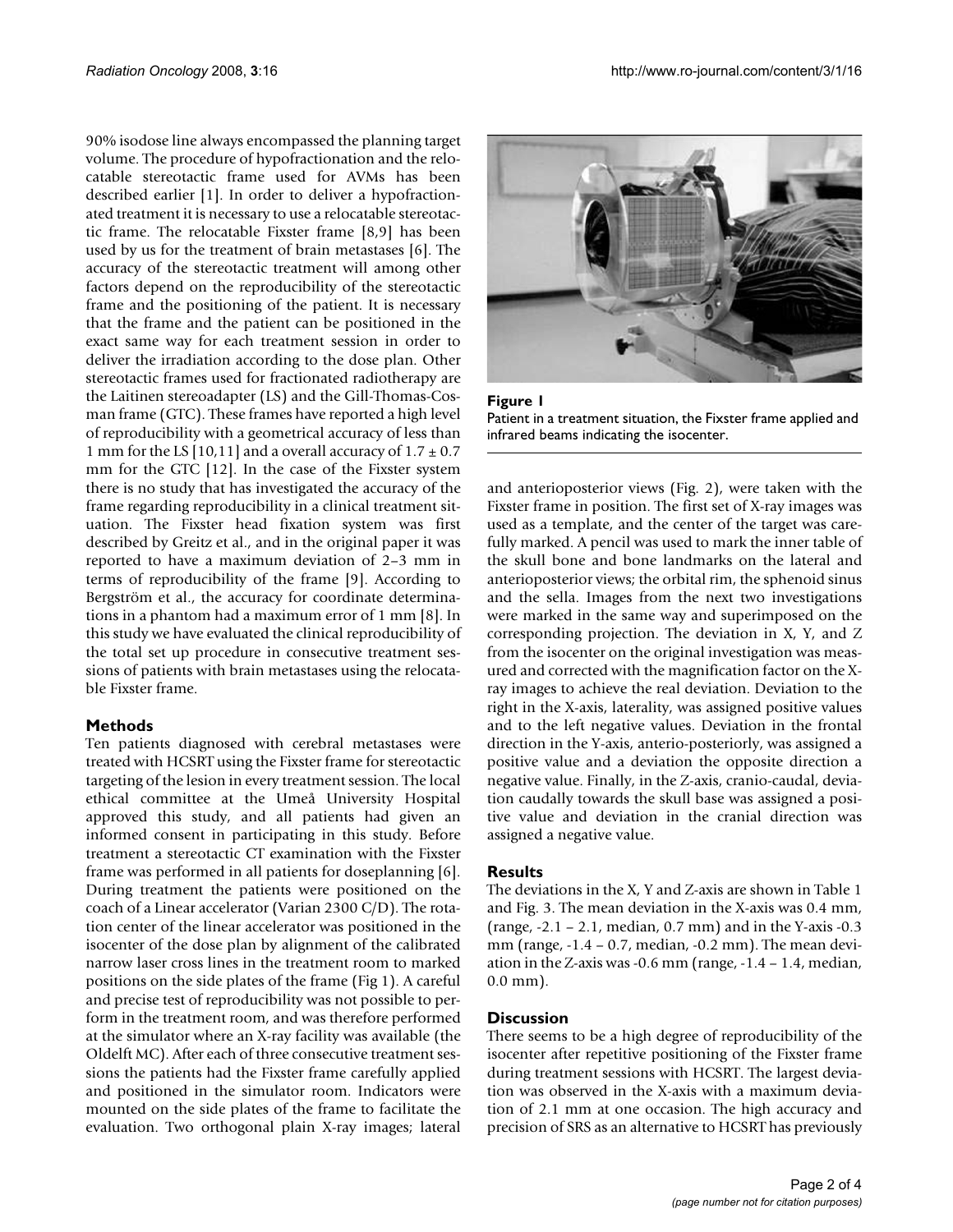

Figure 2 Orthogonal plain X-ray images; lateral and anterioposterior views.

been documented [13]. Even simulation of a multistage treatment in a phantom using SRS shows a high accuracy with a maximum error of 1 mm after sequential placement of the Leksell stereotactic head frame [14]. There has been an increased interest in HCSRT for the treatment of brain metastases and AVMs as an alternative to SRS [3-5]. Treatment with HCSRT may allow the delivery of a higher total dose than possible with SRS. There might be concern that fractionation with a non-invasive relocatable stereotactic frame and patient positioning for treatment may compromise the precision of the treatment. In our treatment of brain metastases we use a stereotactic frame that has been described in previous publications. The Fixster frame may also be used for other purposes such as treat-

|  |  | Table 1: Deviation in the X, Y and Z axis. |  |  |  |  |  |  |  |
|--|--|--------------------------------------------|--|--|--|--|--|--|--|
|--|--|--------------------------------------------|--|--|--|--|--|--|--|

| <b>Patients</b> | Dev X (mm) | Dev Y (mm) | Dev Z (mm) |
|-----------------|------------|------------|------------|
| I               | $-0.4$     | $-0.4$     | $-0.4$     |
|                 | 0.7        | 0.7        | 0.7        |
| 2               | 0.7        | 0.0        | 0.0        |
|                 | 1.4        | 0.0        | 1.4        |
| 3               | 1.4        | $-1.4$     | 0.0        |
|                 | 0.0        | 0.7        | $-1.4$     |
| $\overline{4}$  | 0.4        | $-1.4$     | $-0.7$     |
|                 | 2.1        | $-0.7$     | 0.7        |
| 5               | $-2.1$     | $-0.7$     | 0.7        |
|                 | 0.0        | $-0.7$     | $-0.7$     |
| 6               | 1.4        | $-1.4$     | $-0.7$     |
|                 | 1.8        | $-0.7$     | $-1.4$     |
| 7               | $-2.1$     | $-0.7$     | 1.4        |
|                 | 1.1        | $-1.4$     | $-0.7$     |
| 8               | 0.7        | 0.7        | 0.0        |
|                 | 0.7        | 0.0        | 0.7        |
| 9               | 0.7        | 0.7        | 0.0        |
|                 | 0.0        | 0.7        | 0.0        |
| 10              | 0.0        | 0.0        | 0.0        |
|                 | 0.0        | 0.0        | $-0.7$     |





ment of non-operable skull base meningeomas. At our departments, however, we do not use a hypofractionated schedule for this treatment due to the often close relationship to eloquent structures including the optic nerve. In these cases irradiation is delivered in 2 Gy fractions to a total dose of 56 Gy. In our study deviations in the three dimensions (X, Y and Z) are not solely a measurement of the precision and reproducibility of the stereotactic frame but include also the set up alignment for repeated treatment sessions. Thus we have measured the maximum deviation of the isocenter during successive simulated treatment sessions. We believe that this is a more accurate way to evaluate the precision in the treatment than to only evaluate the reproducibility of the stereotactic frame itself.

The two most commonly used relocatable non-invasive stereotactic frames used for fractionated radiotherapy are the LS and the GTC. The reproducibility of the LS in patient studies has proved to be less than 1 mm [10,11,15]. The GTC frame has in two recent studies shown a reproducibility with a mean error of 1.7 and 1.8 mm [12,16]. The reproducibility and accuracy of the Fixster frame in a clinical treatment situation has not been described previously. The maximum deviations after successive mountings of the Fixster frame, including patient positioning before treatment, seem to be in the range of what has been reported for the other relocatable noninvasive frames used for fractionated radiotherapy. Even